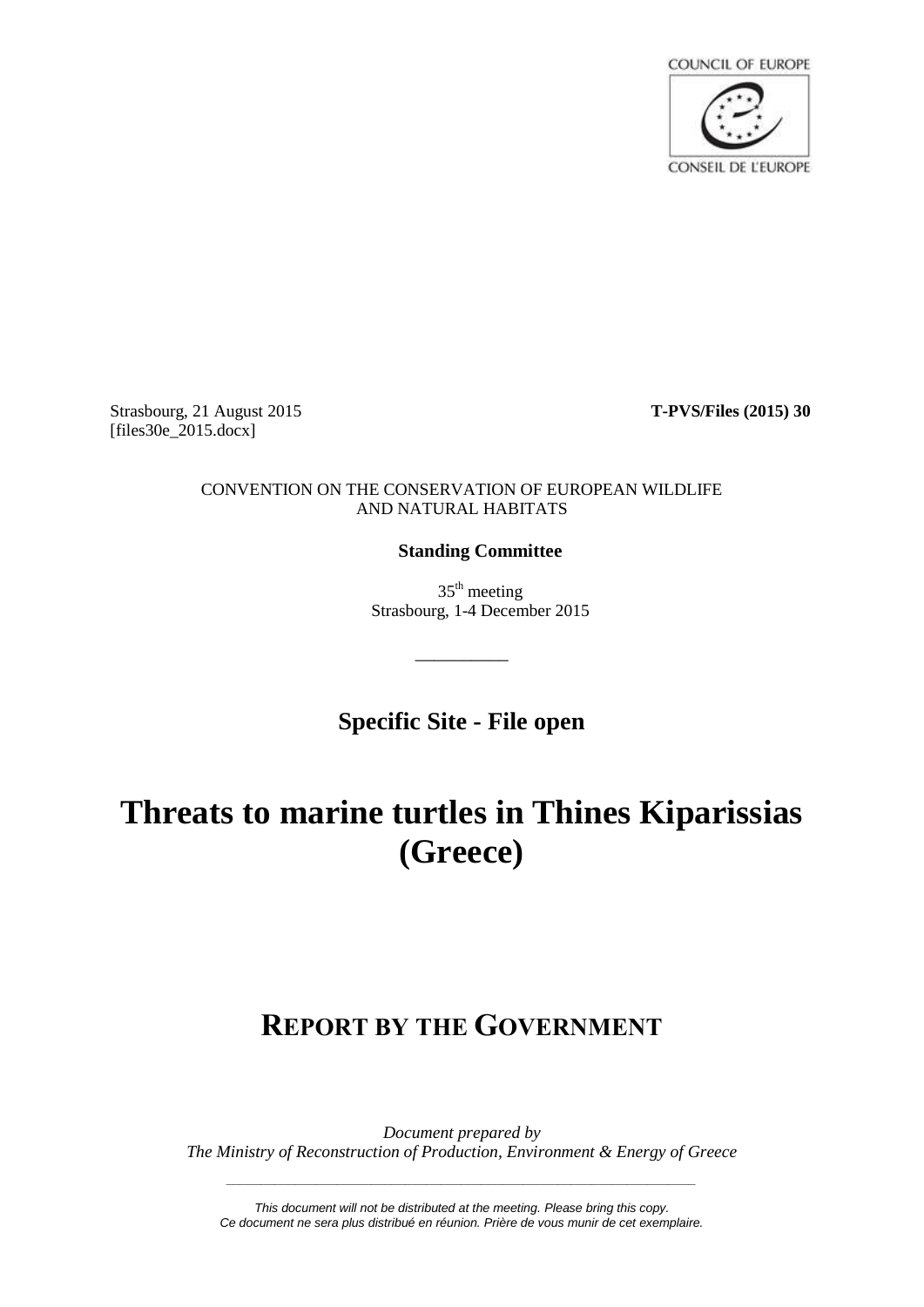

### **URGENT**

#### **HELLENIC REPUBLIC**

#### **MINISTRY of RECONSTRUCTION OF PRODUCTION, ENVIRONMENT & ENERGY DIRECTORATE GENERAL OF ENVIRONMENTAL POLICY**

**Directorate of Biodiversity Protection, Soil and Waste Management Biodiversity & Protected Areas Department**  *147, Patission St, GR 112 51 ATHENS tel: +30 210 8645125, fax: +30 210 8662024* 

Inf: O. Gogousos Athens, 10/8/2015

- Our ref: 3134/133 Το: The Bern Convention Secretariat Biodiversity Unit F-67075 Strasbourg Cedex
	- CC: 1. Minister's Cabinet
		- 2. Alternate Minister's cabinet
		- 3. Secretary General
		- 4. International and EC Affairs Department
		- 5. Perm. Rep. of Greece to the CoE, Strasbourg
		- 6. Ministry of Foreign Affairs, Directorate D5

# **Subject: Response to the Recommendation 174 (2014) of the Standing Committee of Bern Convention on the conservation of the loggerhead sea turtle** *Carettacaretta* **and of the natural environment in the sand dunes area in Kyparissia**

**Related documents:** Letter of Permanent Representation to the Council of Europe with ref. no Φ. 6734/2/ΑΣ 54 of 21-1-2015, attaching the letter of the Secretariat of the Council of Europe of 21-1-2015, transmitting Recommendation 174 (2014) of the Standing Committee of Bern Convention (ref. no of BPSWM 3134/133/22-1-15).

In response to your letter of 21-1-2015 and the Recommendation 174 (2014) concerning threats to the protection and conservation of the loggerhead sea turtle *Caretta-caretta* and the sand dunes in Southern Kyparissia Bay, we would like to inform you about the following:

## **Α. SHORT INTRODUCTION**

The importance and the ecological significance of Southern Kyparissia Bay is mainly connected to the sand dune systems of the area, the egg laying of the loggerhead sea turtle *Caretta caretta* on the sand beach front and its corresponding designation as a Natura 2000 site.

The wider marine and terrestrial area includes three (3) Special Areas of Conservation (SAC):

- a) GR2550005 "Thines Kyparissias (Neochori Kyparissia)"
- b) GR2330005 "Thines kai Paraliako Dasos Zacharos, Limni Kaiafa, Strofylia, Kakovatos"
- c) GR2330008 "Thalassia periochi Kolpou Kyparissias: Akr. Katakolo Kyparissia "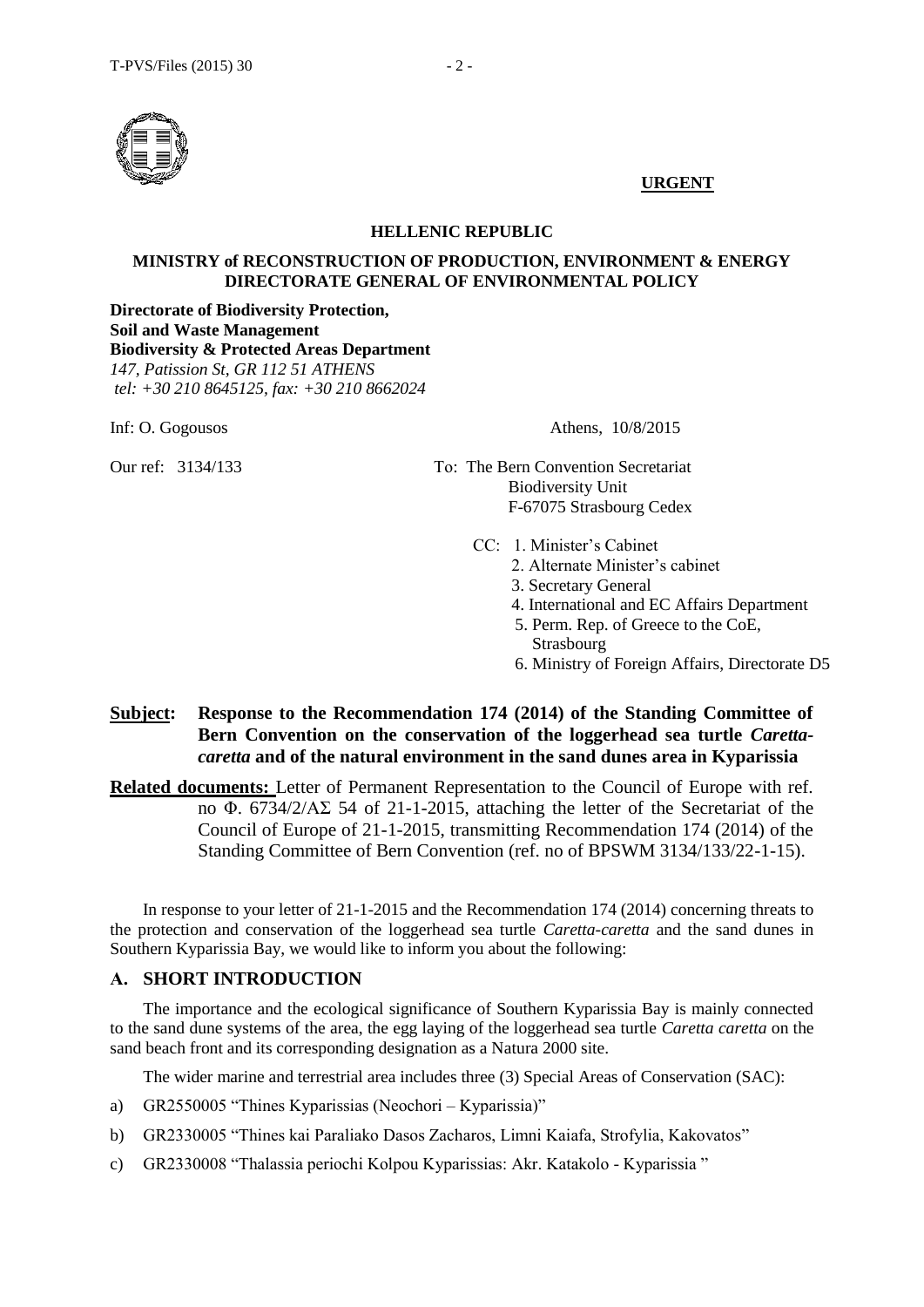From the available data, which are fully confirmed by the monitoring programmes of the spawning of *Caretta caretta* (run by the NGO "Archelon"), it is noted that there is a continuous increase in the number of nests, which rose in 2014 to 1450 (a number more than double compared to the initially recorded one). This fact is also mentioned in Recommendation 174 (2014).

As the area is under human pressure, by applying the prevention and precautionary approach and aiming to the avoidance of possible negative effects, the attempts for implementation of measures in line with Recommendation 174/2014 have been intensified. These measures are presented concisely below.

We would like to also note that we are keeping a reservation to present possible additional elements (according to the constant developments of the case) at the next meeting of the Standing Committee (1-4 December 2015).

#### **Β. MEASURES FOR THE CONSERVATION OF THE AREA**

- I. In Southern Kyparissia Bay the current legal frame that is efficiently implemented and ensures a system of strict protection comprises:
	- a) the general provisions for the conservation of Natura 2000 sites,
	- b) the general provisions for the conservation of seashore and beach (L. 2971/2001- Α΄285),
	- c) the general provisions for sand and gravel extraction,
	- d) the specific legislation for the protection of the loggerhead sea turtle *Caretta caretta* (P.D. 617/1980)
	- e) the additional provisions and measures (mentioned in detail in paragraph 5) for the suspension of issuing of new building permissions and the prohibition of a series of building and other works (last decision 19422-OJ 130/ΑΑΠ/29-6-2015),
	- f) the additional very strict terms (mentioned in detail in paragraph 4) for licensing of installations for bathers on the beaches of the area for summer 2015 (Decision 20925/946/27-5-2015) and
	- g) the legislated precise procedures for the "appropriate assessment" of plans and projects (L. 4014/2011-Α΄ 209).

In order for the wider area (marine and terrestrial) covered by the three SAC: GR2330005, GR2330008 and GR2550005 to be the object of a unified and integrated approach, a Presidential Decree has been drafted, as described in paragraph 2. The fact that the Greek Authorities are introducing for approval a draft Presidential Decree does not in any way mean that the above mentioned general provisions do not constitute an effective system of strict protection.

- II. Aiming to the codification / unification of all the above mentioned provisions at one text, as well as to the updating of the data available for the area and the creation of a unified legal protection framework for all three SAC (GR2330005, GR2330008 και GR2550005), according to the approved in 2014 Specific Environmental Study (SES), a draft Presidential Decree was introduced at the Council of State. Until the Presidential Decree is issued, all the above mentioned protection provisions are applied. Additionally, the content of the approved Specific Environmental Study is obligatorily taken into consideration for all projects and activities within the areas studied under the SES (para 5c of article 6 of L. 3937/2011).
- III. In April 2015, the draft Presidential Decree was returned from the Council of State because it was not "legally introduced", as the substantial procedural norm was not kept for the opinion giving of "Natura 2000 Committee" (according to para 1 of article 6 of L. 3937/2011, the opinion of the "Natura 2000 Committee" is required for the introduction of relevant Presidential Decrees). Remarks on the provisions of draft Decree are also indicated by the Council of State. At present, ways of incorporation of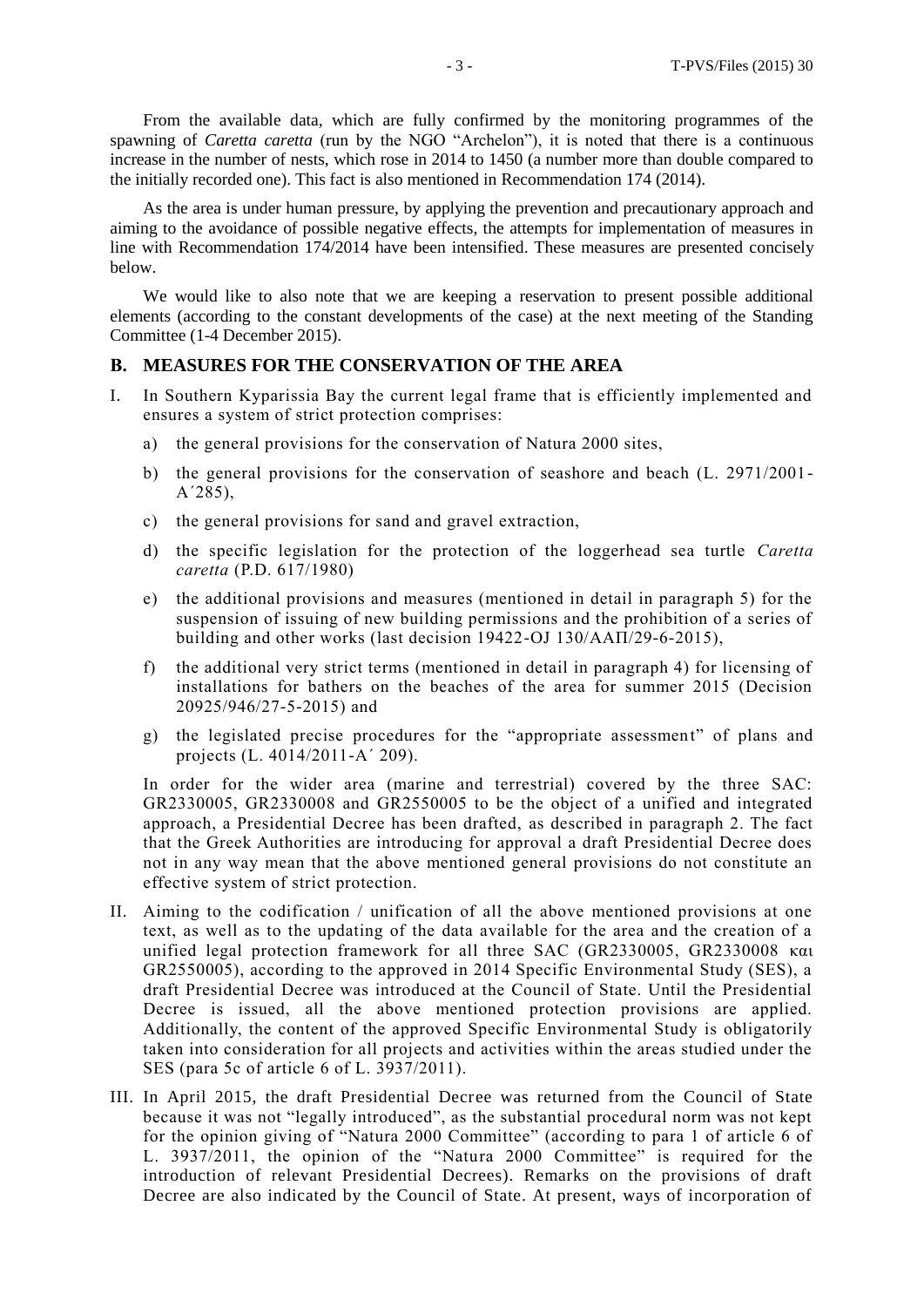IV. Every year, for the summer / touristic period (which is the egg laying period of *Carettacaretta*), a Ministerial Decision of the Minister of Reconstruction of Production, Environment and Energy is being edited, determining under strict criteria the terms, measures and restrictions for the placement of installation for bathers on the beaches of the area. The placement of the installation is done under the suggestions and supervision of NGO "Archelon". For the summer period 2015 Decision 20925 / 946 / 27-5-2015 was issued and relevant decisions were issued at the previous years.

This Decision foresees, among others, the following:

- a) Umbrellas shall be placed in fixed points and in axes vertical to the seashore, in a way that distance of three (3) meters or more is kept between them. Placement will be made under collaboration with "Archelon".
- b) Sand between umbrellas and sun beds shall not be covered by wooden passageways.
- c) A free zone of approximately five (5) meters width shall be secured at the crest of the beach, where turtles can create their nests.
- d) The washing of sun beds shall be made outside the beach.
- e) Sun beds shall be gathered by the sunset at a pace outside the sand beach or at the back place of the beach and be placed back in the morning. Carrying by dragging on the sand is prohibited. Specifically for umbrellas and because of their solid base, it is not recommended to be daily moved but to be closed so that the restriction of shading is possible in case of a nest nearby.
- f) Cleaning of beach shall be made by hand during the nesting period of the turtles (1/5 to 31/10). Cleaning machines can only be used before the beginning (before  $1<sup>st</sup>$  of May) and after the end of nesting period (after  $31<sup>st</sup>$  October).
- g) Avoidance of light pollution and securing that there is no light leakage from private and public light sources to the beach, so that the hatchlings are not disorientated.

Note that in this year's Decision, as in Decisions of 2013 and 2014, the installation of equipment for bathers was not approved for the beaches Vounaki and Elaia -Agiannaki, which are the main nesting beaches.

V. Under Decision no 28353/23-5-2013 (OJ 180 ΤΑΑΠΘ/24.5.2013), edited by the Alternate Minister of Environment, Energy and Climate Change, the issuing of building permits and the execution of construction and all kind of works, including the cultivations was suspended. This suspension concerned (and still is) not only the egg laying zone (where building or other constructions is not allowed) but also its surrounding terrestrial area. The duration of this suspension was extended under the Decision with ref. no 24407/16-5-2014 (OJ 175 ΤΑΑΠΘ/28.5.2014), the Decision with ref. no 55913/22.12.2014 (OJ 396 ΤΑΑΠΘ/24.12.2014) and the Decision with ref. no 19422/29.6.15 (OJ 130 ΤΑΑΠΘ/29.6.15), until the issuance of the Presidential Decree for the protection of the area.

More specifically, under these Decisions, the following actions are suspended:

- a) Issuing of building permits,
- β) Approval of small scale works concerning: trial soil cuts and excavations, building of warehouses in newly cultivated farms, pumping stations and buildings, water drillings,
- c) Performance of works based on 48 hour information concerning: fencing of plots, construction of simple wooden pergolas and platforms in open areas, as well as small scale soil formations,